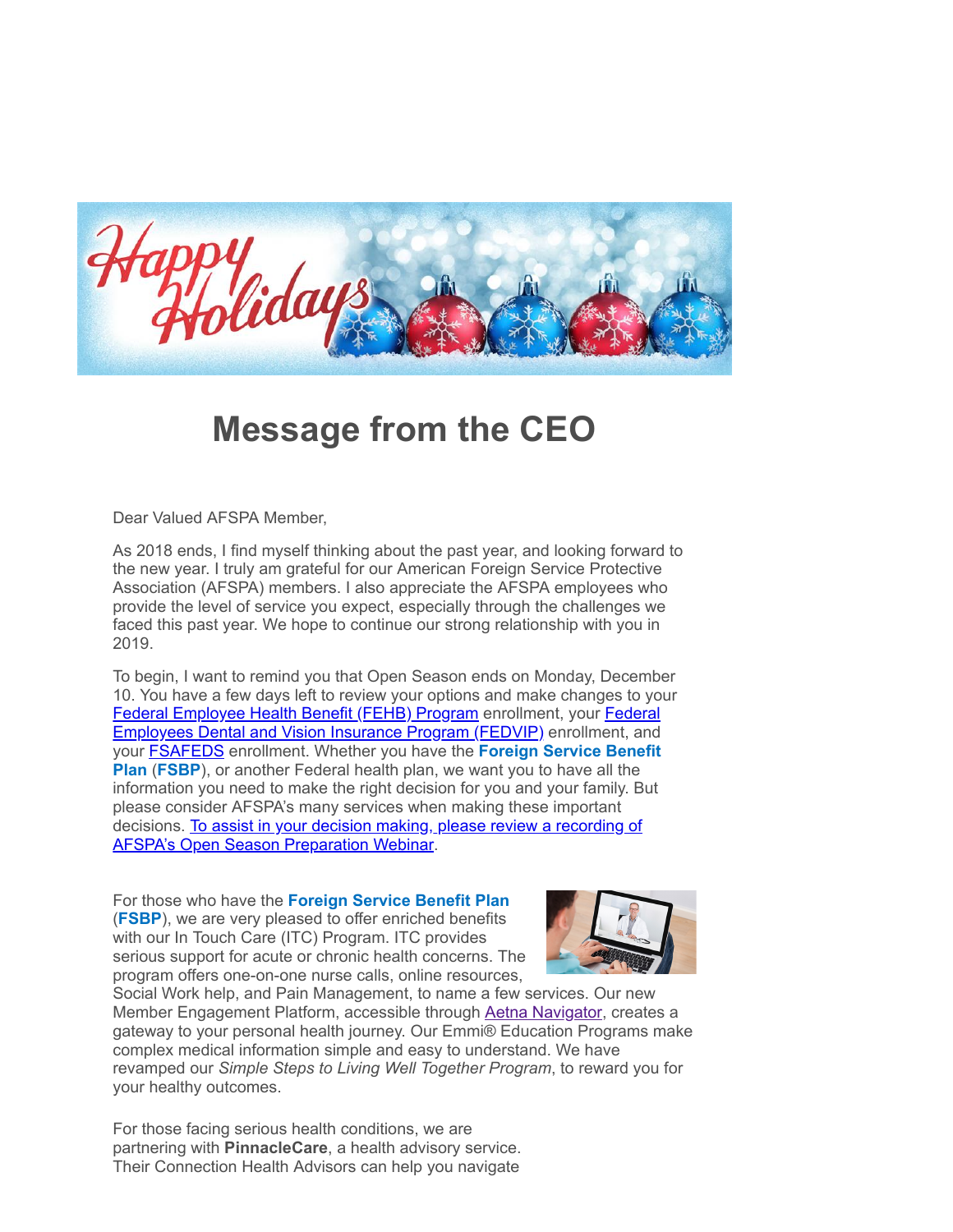serious diagnoses, by gathering appropriate medical history and the details of a current diagnosis. The Advisor reviews your case with PinnacleCare's Medical Team to guide you to the appropriate course of action. This may include connecting you with top-rated specialists who are



experienced in your condition and can provide a second opinion and appropriate treatment options. To learn more and be referred to PinnacleCare's team, please call 800-593-2354.

I wanted to address the Aetna-CVS merger. Many of you may be nervous at this prospect, especially after our most recent claims migration. However, the change will have little immediate impact on the **Foreign Service Benefit Plan**. These are two



complimentary companies combining their strengths to transform the patient health care experience and deliver better care and coordination. Aetna will continue to serve as the Plan's Administrator, with the same team processing **FSBP** claims. In addition, the new company created by this merger looks to expand opportunities to bring health care services to consumers. Eventually, CVS Pharmacy locations will include space for wellness, clinical and pharmacy services, vision, hearing, nutrition, beauty, and medical equipment. This will be in addition to the products and services their customers currently enjoy. The new health services will function as a community-based health hub. Many CVS locations will connect you to the pathways needed to improve health. This planned coordination of care can answer patients' health questions while managing their prescriptions and health coverage.

Express Scripts will continue to serve as the Plan's Pharmacy Benefit Manager. That means the same team will serve our account and the same pharmacists will serve our members. CVS is a participating retail pharmacy in Express Scripts' network; however, members are not required to purchase their shortterm (up to a 30-day supply) prescriptions at CVS. You still can choose from hundreds of participating retail pharmacies throughout the country.

As the health care landscape continues to evolve, AFSPA strives to remain at the forefront of benefit design and delivery. We leverage our relationships and work with our partners to create innovative solutions to meet our members' needs. Our focus remains finding the best way to serve you, wherever you are in the world.



Finally, the holiday season can bring joyful moments, but also stressful ones too. Money worries, travel concerns, or preparing your home for visitors – all can add stress. Depression and stress may hurt your health. **FSBP** offers many services to support you through this busy time of year, such as telehealth services through Amwell. To learn more, visit **Amwell's website** or call 844-733-3627. You are not alone. Regardless of where you are, **FSBP** is here to help.

As always, it is our honor to provide you with "unparalleled service." We thank you for entrusting us with your health care needs this past year – and want to continue serving you in 2019. I personally wish you and your loved ones a wonderful and healthy holiday season.

To Your Health, **Paula S. Jakub, RHU** CEO, AFSPA Executive Director, Senior Living Foundation